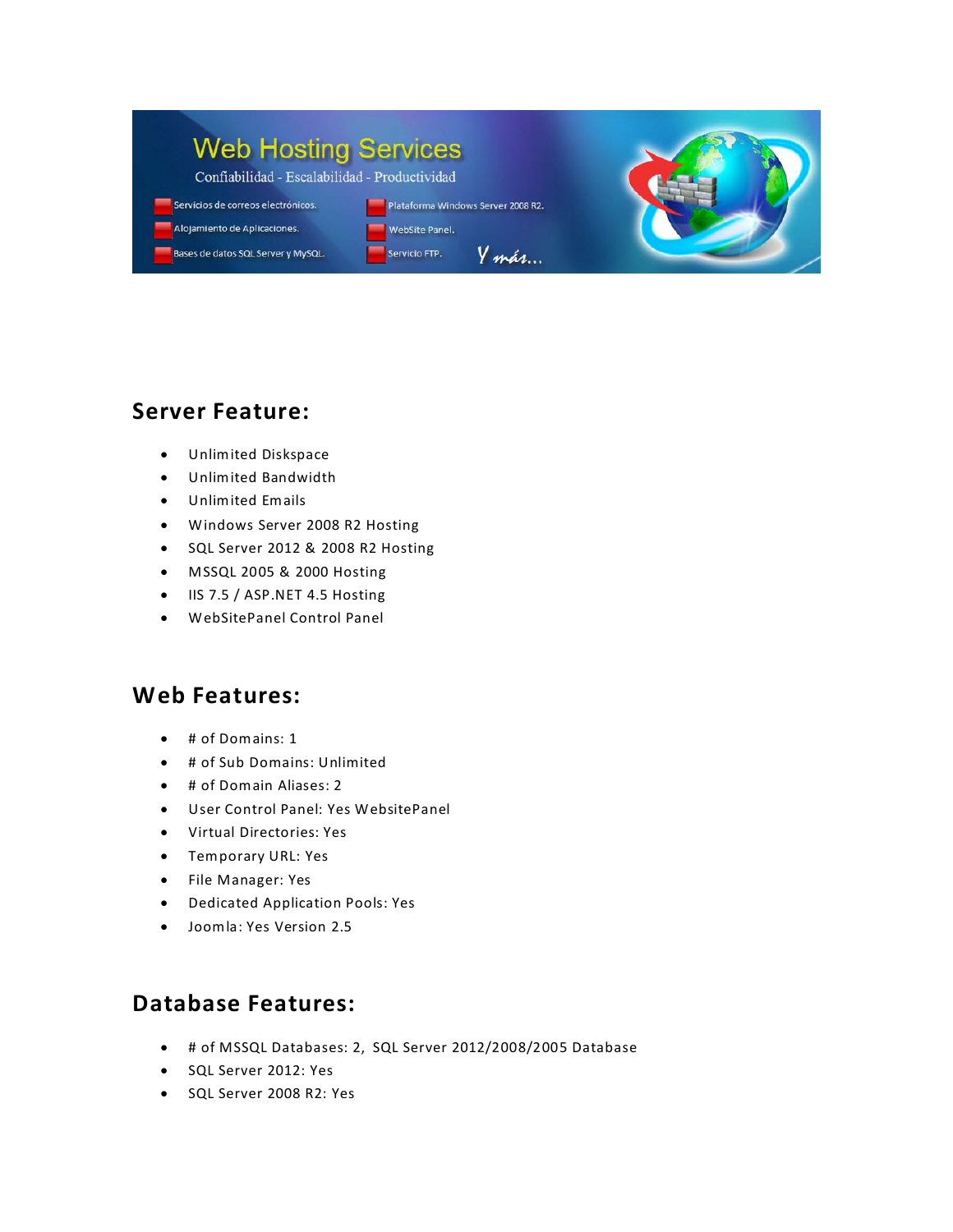- SQL Server 2005: Yes
- SQL Server 2000: Yes
- Maximum SQL Server Database Size: 4GB Per Database
- **•** SQL Server Management Studio Access: Yes Hosted Microsoft SQL Server Database Remotely
- **SQL Server over SSL: Yes Use SQL Server Over SSL**
- # of MySQL databases: Unlimited MySQL 5.x
- phpMyAdmin: Yes Web-based MySQL Management Tool
- # of Access databases: Unlimited Microsoft Access 2000 or higher
- $\bullet$  # of ODBC DSNs: Unlimited
- Database Self Backup: Yes

## **Email Features:**

- # of Email Accounts: Unlimited
- # of Email Forwarders: Unlimited
- Maximum Emails Per Month: Unlimited Email Sent + Email Received
- Email Space: Unlimited
- POP3 Support: Yes
- IMAP Support: Yes
- SMTP Support: Yes
- Web-based Email: Yes
- Email Autoresponders: Yes

## **Other Features:**

- # of FTP Accounts: Unlimited
- FTP Over SSL: Yes
- DNS Zone Editor: Yes
- Custom Error Pages: Yes
- MIME Type Editor: Yes
- SSL Support: Yes Free SSL Certificate Installation
- Free DotNetNuke (DNN) Install: Yes DotNetNuke Free Open Source VB.NET Framework

## **Programming Features:**

- Classic ASP: Yes ASP 3.0
- ASP.NET 1.1: Yes
- ASP.NET 2.0 & 3.5: Yes